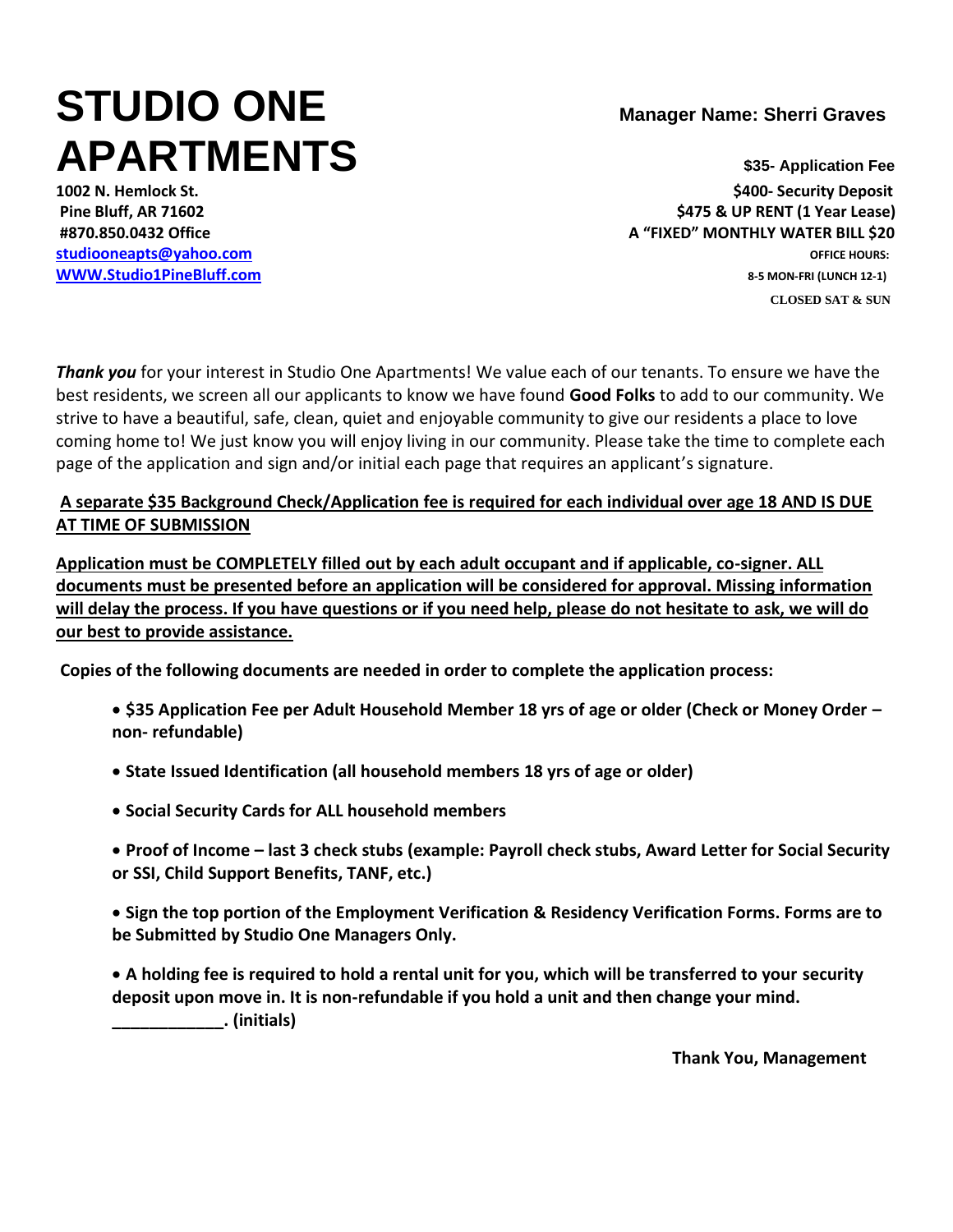### **Studio One Apartments**

### **1002 N. Hemlock St., Pine Bluff, AR 71602 Email: [StudioOneApts@yahoo.com](mailto:StudioOneApts@yahoo.com) Website: www.StudioOnePineBluff.com Phone #: (870) 850-0432**

**Our Objective**: To select Residents who are likely to pay their rent on time, respect community rules and property, and are kind and courteous neighbors. It is our policy to thoroughly investigate everyone making an application at Studio One. We do this to ensure that after you move in we continue to get more good folks to live next to you.

- To qualify for tenancy you must thoroughly complete a rental application and go through the approval process.
- Applicants must provide true, complete and accurate information pertaining to all households.
- Applicants must provide a valid social security card for all household members and photo I.D. for all adults.
- Prior eviction and/or criminal history is grounds for turn down of approval
- Applicants must provide adequate means of income to satisfy management guidelines

### **APPLICANT INFORMATION:**

|         |          |              | <b>Mariculary Marital Status: Single</b> □ Married □ Divorced □                                                                                                                                                                                              |               |  |  |
|---------|----------|--------------|--------------------------------------------------------------------------------------------------------------------------------------------------------------------------------------------------------------------------------------------------------------|---------------|--|--|
| (First) | (Middle) | (Last)       |                                                                                                                                                                                                                                                              |               |  |  |
|         |          |              | Date of Birth: ______________ Age: ______________ Social Security No.: _______________ Driver's License No.: ______________ Sate: _______                                                                                                                    |               |  |  |
|         |          |              | Applicant's Email Address: 1986 and 1987 and 1988 and 1988 and 1988 and 1988 and 1988 and 1988 and 1988 and 19                                                                                                                                               |               |  |  |
|         |          |              |                                                                                                                                                                                                                                                              |               |  |  |
|         |          |              |                                                                                                                                                                                                                                                              |               |  |  |
|         |          |              | Applicant's Current Address: North American Control of the Control of the Control of the Control of the Control of the Control of the Control of the Control of the Control of the Control of the Control of the Control of th                               |               |  |  |
|         |          |              | $City:$ From: To: To: State: Zip: Zip: $2ip:$ Own $\Box$ / Rent $\Box$ From: To: To:                                                                                                                                                                         |               |  |  |
|         |          |              |                                                                                                                                                                                                                                                              |               |  |  |
|         |          |              |                                                                                                                                                                                                                                                              |               |  |  |
|         |          |              |                                                                                                                                                                                                                                                              |               |  |  |
|         |          |              |                                                                                                                                                                                                                                                              |               |  |  |
|         |          |              |                                                                                                                                                                                                                                                              |               |  |  |
|         |          |              |                                                                                                                                                                                                                                                              |               |  |  |
|         |          |              |                                                                                                                                                                                                                                                              |               |  |  |
|         |          |              | Occupant Information: Must list all persons who under the age of 18 who will permanently live or temporarily reside at the leased<br>premises - include spouse, children, family members and/or roommates. Over 18 needs to fill out a separate application. |               |  |  |
|         |          | Relationship |                                                                                                                                                                                                                                                              | Date of Birth |  |  |
| Name    |          |              |                                                                                                                                                                                                                                                              |               |  |  |
|         |          |              |                                                                                                                                                                                                                                                              |               |  |  |
|         |          |              |                                                                                                                                                                                                                                                              |               |  |  |
|         |          |              |                                                                                                                                                                                                                                                              |               |  |  |
|         |          |              |                                                                                                                                                                                                                                                              |               |  |  |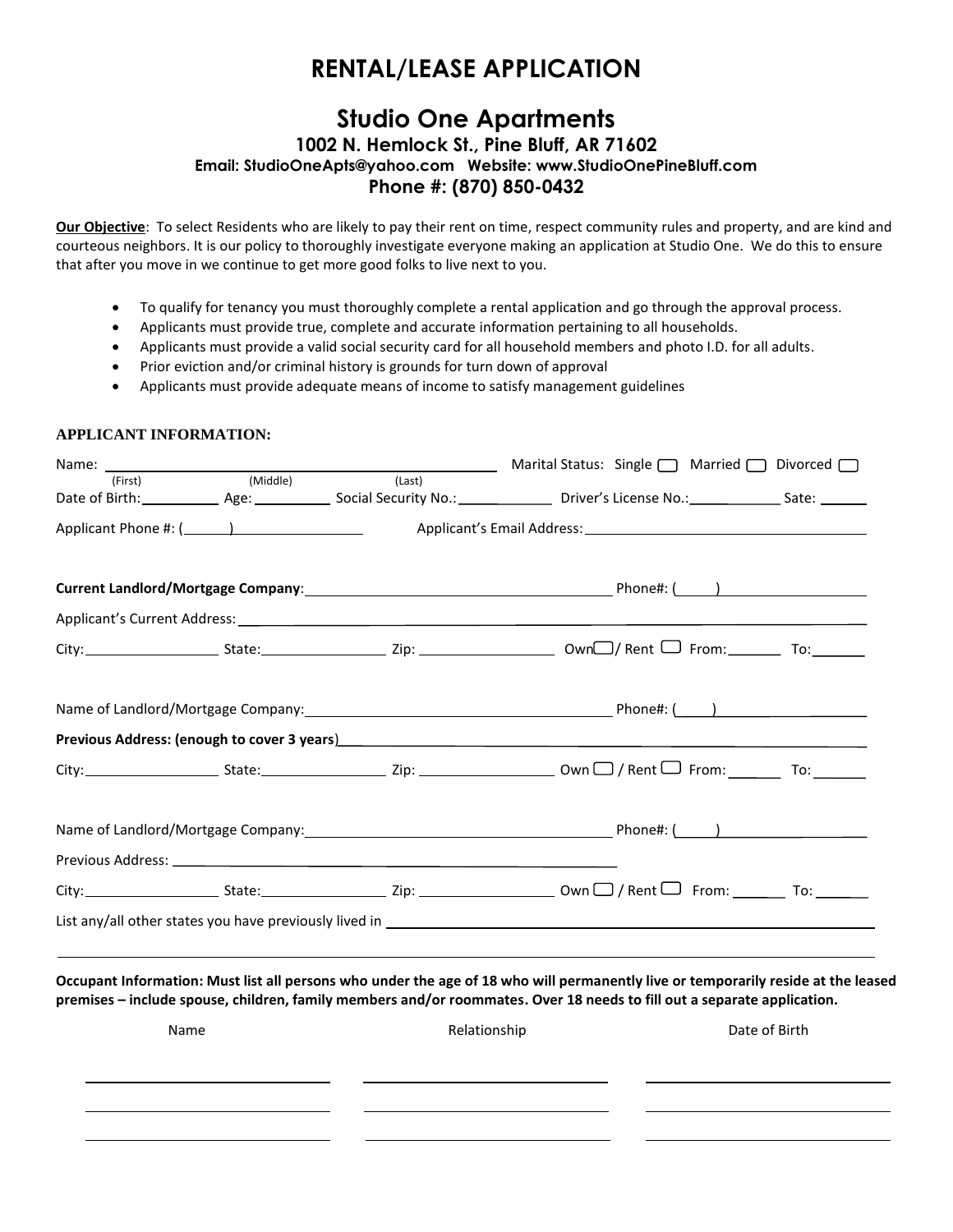### **EMPLOYMENT/INCOME INFORMATION:**

| (Cover 3 years)                                                                                                                                                                                                                                                                    |                                                                                                                                                                                                                                |          |                    |
|------------------------------------------------------------------------------------------------------------------------------------------------------------------------------------------------------------------------------------------------------------------------------------|--------------------------------------------------------------------------------------------------------------------------------------------------------------------------------------------------------------------------------|----------|--------------------|
|                                                                                                                                                                                                                                                                                    |                                                                                                                                                                                                                                |          |                    |
|                                                                                                                                                                                                                                                                                    |                                                                                                                                                                                                                                |          |                    |
|                                                                                                                                                                                                                                                                                    |                                                                                                                                                                                                                                |          |                    |
|                                                                                                                                                                                                                                                                                    |                                                                                                                                                                                                                                |          |                    |
| List other Bills: (Credit Card Payments, School Loans, Etc.)<br>What type of vehicles do you own?                                                                                                                                                                                  | <u> 1989 - Johann Stein, mars an deus Amerikaansk kommunister (</u><br><b>VEHICLE INFORMATION (Unlisted and/or Broken Down Vehicles are Subject to Towing):</b>                                                                | \$<br>\$ |                    |
|                                                                                                                                                                                                                                                                                    | Year: Make: Make: Make: Model: Model: Model: Monthly Payment:\$                                                                                                                                                                |          |                    |
|                                                                                                                                                                                                                                                                                    | Year: Make: Make: Make: Model: Model: Model: Monthly Payment:\$                                                                                                                                                                |          |                    |
|                                                                                                                                                                                                                                                                                    |                                                                                                                                                                                                                                |          | Monthly Payment \$ |
| <b>MISCELLANEOUS QUESTIONS:</b>                                                                                                                                                                                                                                                    |                                                                                                                                                                                                                                |          |                    |
|                                                                                                                                                                                                                                                                                    | Do you own or have constant access to a working vacuum cleaner? __________                                                                                                                                                     |          |                    |
|                                                                                                                                                                                                                                                                                    |                                                                                                                                                                                                                                |          |                    |
|                                                                                                                                                                                                                                                                                    |                                                                                                                                                                                                                                |          |                    |
|                                                                                                                                                                                                                                                                                    | Have you ever broken a lease with an apartment community? Yes $\Box$ No $\Box$                                                                                                                                                 |          |                    |
|                                                                                                                                                                                                                                                                                    | Have you ever been evicted from an apartment community? Yes $\Box$ No $\Box$                                                                                                                                                   |          |                    |
|                                                                                                                                                                                                                                                                                    | Do you have a musical instrument? Yes  No U If yes, what type of instrument do you have?  U You have a musical instrument? Yes  U You have a musical instrument? Yes  U You have a musical instrument? Yes  U You have a music |          |                    |
|                                                                                                                                                                                                                                                                                    | Do you have any pets? Yes Now If Yes, What kind, species?<br>Do you have any pets? Yes Now If Yes, What kind, species?                                                                                                         |          |                    |
|                                                                                                                                                                                                                                                                                    | How did you hear about Studio One? <b>Example 2018 12:20 April 2018 12:20 April 201</b>                                                                                                                                        |          |                    |
|                                                                                                                                                                                                                                                                                    |                                                                                                                                                                                                                                |          |                    |
|                                                                                                                                                                                                                                                                                    | Were you referred by a current Studio One Resident? Yes $\Box$ No $\Box$ If Yes, Who and what unit?<br>                                                                                                                        |          |                    |
| $X$ and $\overline{S}$ is a strong of $\overline{S}$ is a strong of $\overline{S}$ is a strong of $\overline{S}$ is a strong of $\overline{S}$ is a strong of $\overline{S}$ is a strong of $\overline{S}$ is a strong of $\overline{S}$ is a strong of $\overline{S}$ is a strong |                                                                                                                                                                                                                                |          |                    |

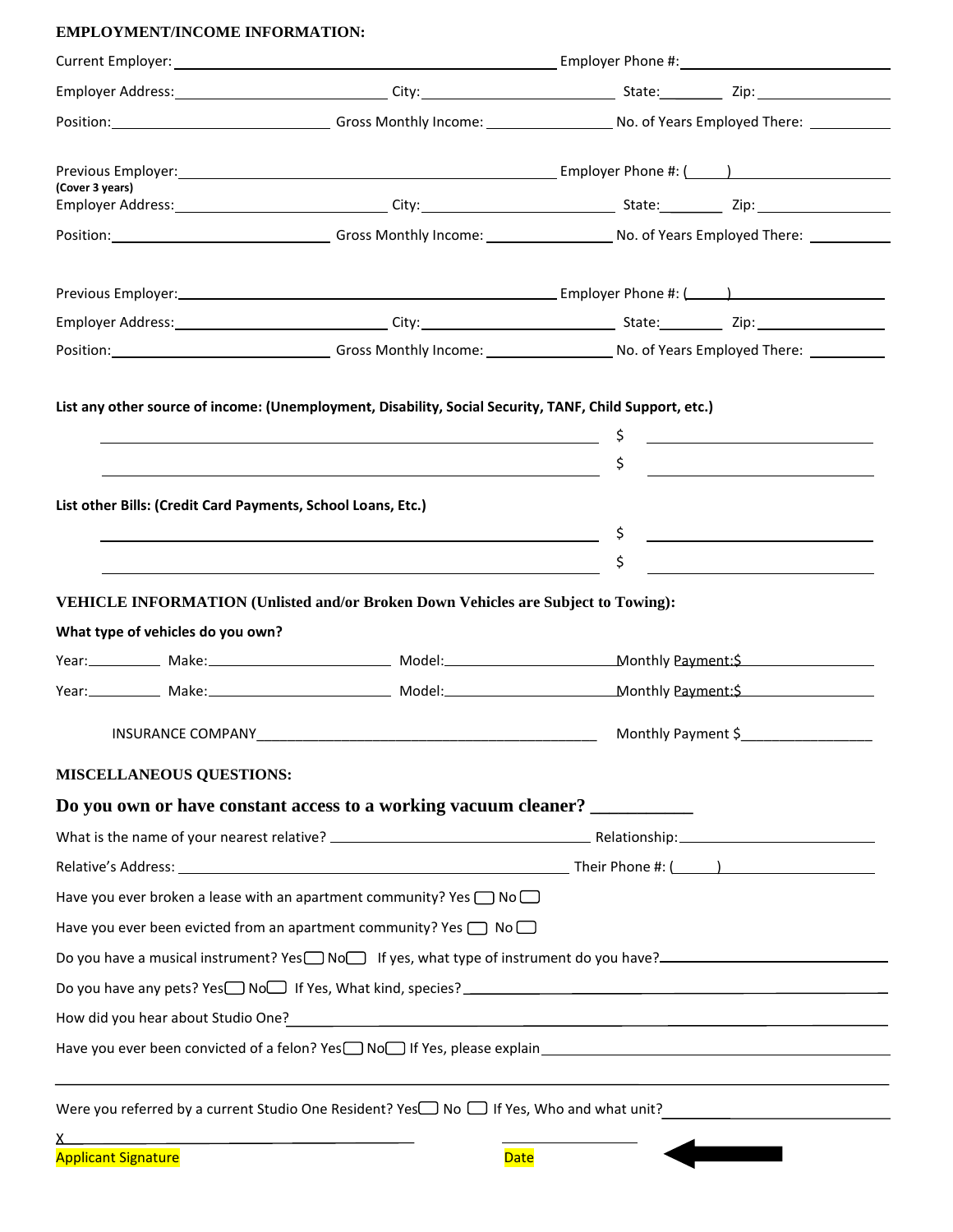### **Studio One Apartments 1002 N. Hemlock St., Pine Bluff, AR 71602 Email: [StudioOneApts@yahoo.com](mailto:StudioOneApts@yahoo.com) Website: www.StudioOnePineBluff.com Phone #: (870) 850-0432 RESIDENT SELECTION CRITERIA INFORMATION**

**Objective**: To select Residents who are likely to pay their rent on time and respect their neighbors and community property. It is our policy to thoroughly investigate everyone making an application at Studio One Apartments. Each Resident living in our apartment homes must qualify on his/her own ability and pass a criminal background check.

**Applications for residency are accepted during business hours.** The head, co-head and/or spouse must be 18 years of age or older to qualify for tenancy and must also complete a rental application and go through the approval process.

- Applicants must provide true, complete and accurate information pertaining to all households.
- Applicants must provide a valid social security card for all household members, photo I.D. for all adults.

### **APPLICATION VERIFICATON**

In processing your application, approval/disapproval will be based upon our ability to determine the credit worthiness, the past rental history, and the income viability of the prospective resident.

A Non-Refundable fee of \$35 per adult 18 years old and over must be submitted with this application and will be applied as an application processing fee. By signing this application, I understand upon application approval the holding fee must be paid and are nonrefundable unless Management decides prior to move in, against renting to you based on information gathered to the satisfactoriness of meeting our qualifications. Once a holding fee is paid it becomes Non-Refundable and will not be returned if you change your mind.

Deposits are not guaranteed to be refunded at move out, a \$50 administration fee will automatically be deducted from your deposit as well as any other charges found at the time of move out for damages, rent and fees owed, lease breakages, etc.

Lease agreements are for a minimum 12 month period, after fulfilling a 12 month lease you may continue to rent on a Month to Month basis which will consist of the current rental rate in effect for the apartment at the time and an additional \$50 a month. (  $\qquad \qquad$  ) initials.

### **A holding fee is required to hold an apartment for you, which will be transferred to your security deposit upon move in. Holding fee is non-refundable if you change your mind. \_\_\_\_\_\_\_\_\_\_\_\_\_\_\_\_\_\_\_\_\_\_\_\_\_\_\_\_\_\_\_\_\_\_ (signature)**

By signing this application, I give Studio One Apartments permission to use this information to do a criminal background check, previous rental check and income employment verification. I verify the above information to be accurate and true to the best of my knowledge, if information is found to be falsified, and/or applicable information is omitted, said application will be declined and deposit will NOT be refunded.

Applicant Signature **Date** 



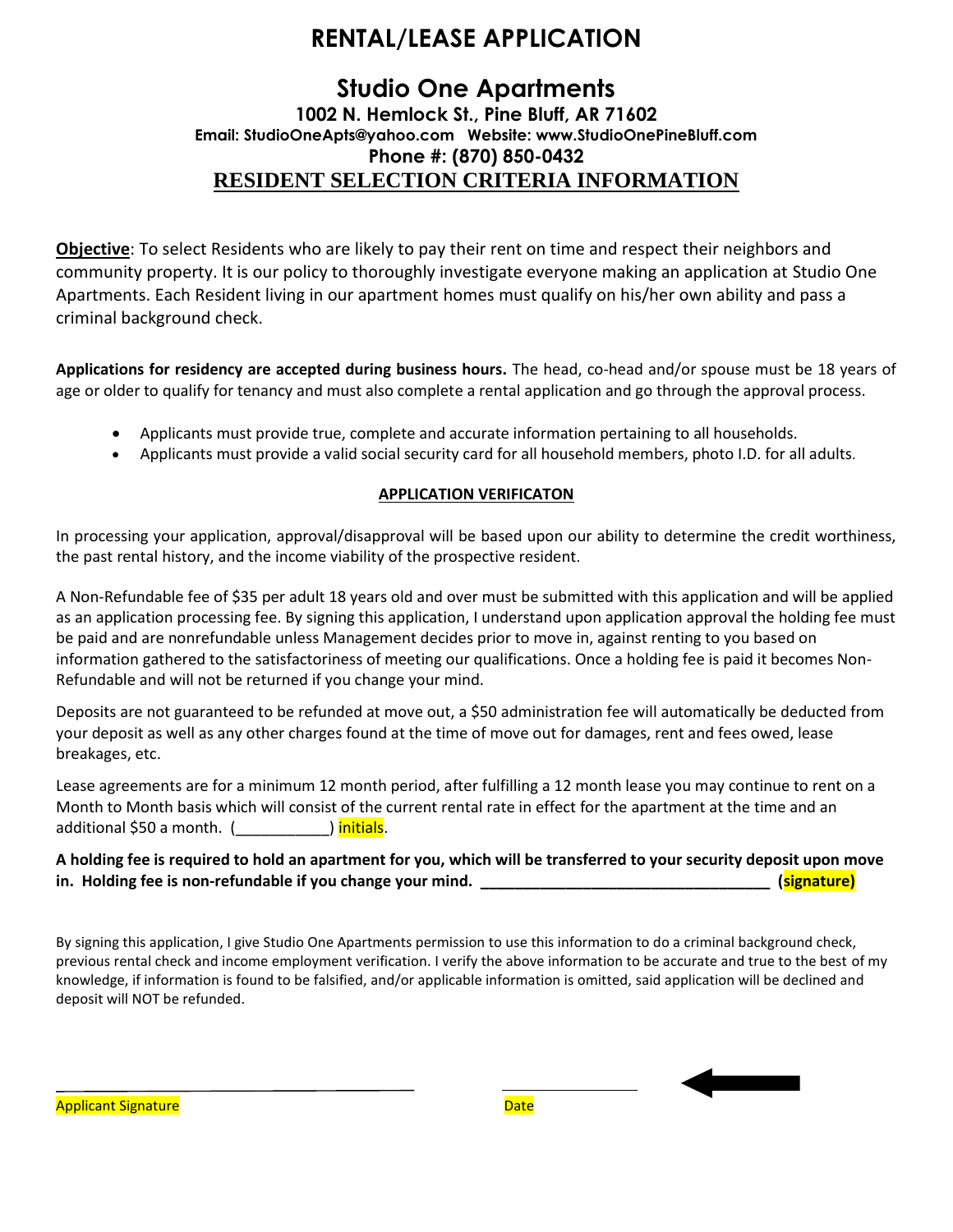### **Studio One Apartments 1002 N. Hemlock St., Pine Bluff, AR 71602 Email: [StudioOneApts@yahoo.com](mailto:StudioOneApts@yahoo.com) Website: www.StudioOnePineBluff.com Phone #: (870) 850-0432**

### **TENANT RELEASE AND CONSENT FORM**

 $\overline{\phantom{a}}$ , the undersigned hereby authorize all persons or companies in the categories listed below to release without liability, information regarding employment, income and/or assets to **Studio One Apartments** for purposes of verifying information on my apartment rental application.

#### **INFORMATION COVERED**

I understand that previous or current information regarding me may be needed. Verifications and inquiries that may be requested include, but are not limited to: personal identity, employment, income, and assets; medical or child care allowances. I understand that this authorization cannot be used to obtain any information about me that is not pertinent to my eligibility for the continued participation as a qualified tenant.

#### **GROUPS OR INDIVIDUALS THAT MAY BE ASKED**

The groups or individuals that may be asked to release the above the above information includes, but are not limited to:

| Past and Present Employers         | Previous Landlords (including Public Housing Agencies) |
|------------------------------------|--------------------------------------------------------|
| <b>Welfare Agencies</b>            | Social Security Administration                         |
| <b>Veterans Administration</b>     | <b>Banks and Other Financial Institutions</b>          |
| <b>State Unemployment Agencies</b> | Support and Alimony Providers                          |
| <b>Retirement Systems</b>          | <b>Medical and Child Care Providers</b>                |

#### **CONDITIONS**

I agree that a photocopy of this authorization and my identification may be used for the purposes stated above. The original of this authorization is on file and will stay in effect for a year and one month from the date signed.

I understand I have a right to review this file and correct any information that is incorrect.

Signature

X

Applicant/Resident de Date



#### Print Name

NOTE: THIS GENERAL CONSET MAY NOT BE USED TO REQUEST A COPY OF A TAX RETURN IF A COPY OF A TAX RETURN IS NEEDED, IRS FORM 4506, A REQUEST FOR COPY OF TAX FORMS MUST BE PREPARED AND SIGNED SEPARATELY

**WARNING: Section 1001 of Title 18, U.S. Code provides: "Whoever, in any matter within the jurisdiction of any department or agency of the United States makes a false, fictitious, or fraudulent statement or representation, or makes or uses any false writing or document knowing the same to contain any false, fictitious, or fraudulent statement or entry, shall be fined not more than \$10,000.00 or imprisoned not more than five (5) years or both."**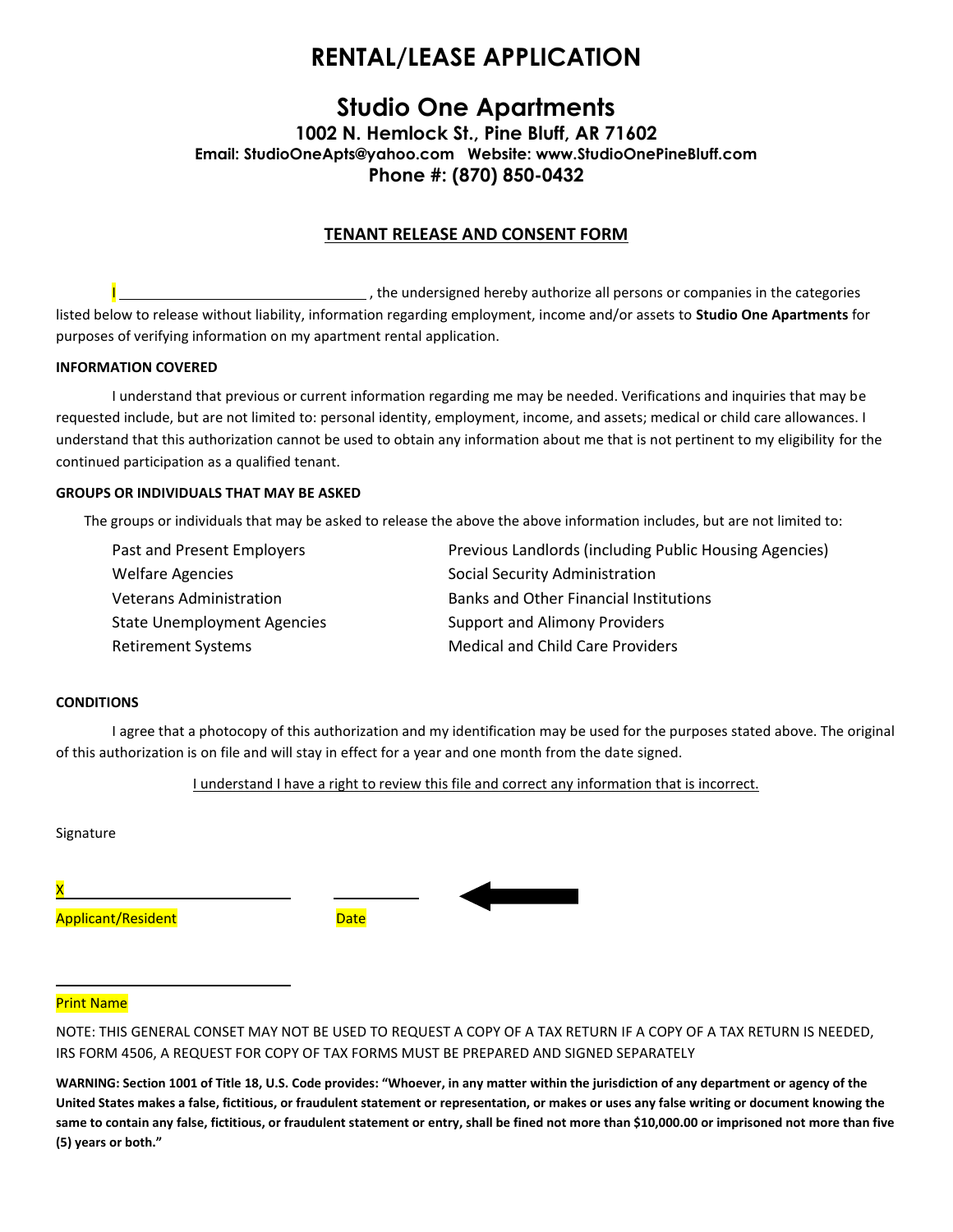### **Studio One Apartments**

**1002 N. Hemlock St., Pine Bluff, AR 71602 Email: [StudioOneApts@yahoo.com](mailto:StudioOneApts@yahoo.com) Website: www.StudioOnePineBluff.com Phone #: (870) 850-0432** 

### **REQUEST FOR RESIDENCY VERIFICATION**

| The person named below has submitted an application/housing rental with our firm. You were listed as having rented to<br>the applicant. The applicant, by his/her signature below, has authorized you to release information about prior<br>residency. Your comments or recommendation on this matter will be sincerely appreciated. We will be pleased to<br>reciprocate this favor in the future. Thank You |                                                                                                                |
|---------------------------------------------------------------------------------------------------------------------------------------------------------------------------------------------------------------------------------------------------------------------------------------------------------------------------------------------------------------------------------------------------------------|----------------------------------------------------------------------------------------------------------------|
|                                                                                                                                                                                                                                                                                                                                                                                                               |                                                                                                                |
|                                                                                                                                                                                                                                                                                                                                                                                                               |                                                                                                                |
|                                                                                                                                                                                                                                                                                                                                                                                                               |                                                                                                                |
| <b>Applicant Signature: X</b><br><u> 1980 - Johann Barbara, martxa amerikan personal (h. 1980).</u>                                                                                                                                                                                                                                                                                                           | Date: 2008 - 2008 - 2014 - 2014 - 2014 - 2014 - 2014 - 2014 - 2014 - 2014 - 2014 - 2014 - 2014 - 2014 - 2014 - |
| PROPERTY OWNERS' OR MANAGEMENT AGENT COMMENTS                                                                                                                                                                                                                                                                                                                                                                 |                                                                                                                |
| Moved In Date: ____________ Moved Out Date: _____________ Still Occupant? Yes _____ No                                                                                                                                                                                                                                                                                                                        |                                                                                                                |
| Was Proper Move Out Procedure Followed Through by Tenant? Yes $\Box$ No $\Box$                                                                                                                                                                                                                                                                                                                                |                                                                                                                |
| Rent Amount? _________________ Is Rent Current? Yes ____ No ____ If not, What is Owed? ____________                                                                                                                                                                                                                                                                                                           |                                                                                                                |
| Rent Generally Paid: On Time Within Grace Period $\Box$ Occasionally Late $\Box$ Often Late $\Box$                                                                                                                                                                                                                                                                                                            |                                                                                                                |
| If Occasionally Late or Often Late, how often? _________________________________                                                                                                                                                                                                                                                                                                                              |                                                                                                                |
| Any NSF Checks? Yes $\Box$ No $\Box$ How Many? ________ Any Evictions Filed? Yes $\Box$ No $\Box$ How Many? _______                                                                                                                                                                                                                                                                                           |                                                                                                                |
| How Many Occupants Living in Apt.? ________ Adults_______ Children ______                                                                                                                                                                                                                                                                                                                                     |                                                                                                                |
| Apartment Condition: Good □ Average □ Poor □                                                                                                                                                                                                                                                                                                                                                                  |                                                                                                                |
| Please Describe Average Apartment Condition: ___________________________________                                                                                                                                                                                                                                                                                                                              |                                                                                                                |
| Were there any complaints? Yes $\Box$ No $\Box$ If so, how many and how often?                                                                                                                                                                                                                                                                                                                                |                                                                                                                |
| Any notices of non-compliances with lease? Yes $\Box$ No $\Box$ Was lease fulfilled? Yes $\Box$ No $\Box$                                                                                                                                                                                                                                                                                                     |                                                                                                                |
| Are you a relative or a friend of applicant? Yes $\Box$ No $\Box$                                                                                                                                                                                                                                                                                                                                             |                                                                                                                |
|                                                                                                                                                                                                                                                                                                                                                                                                               |                                                                                                                |